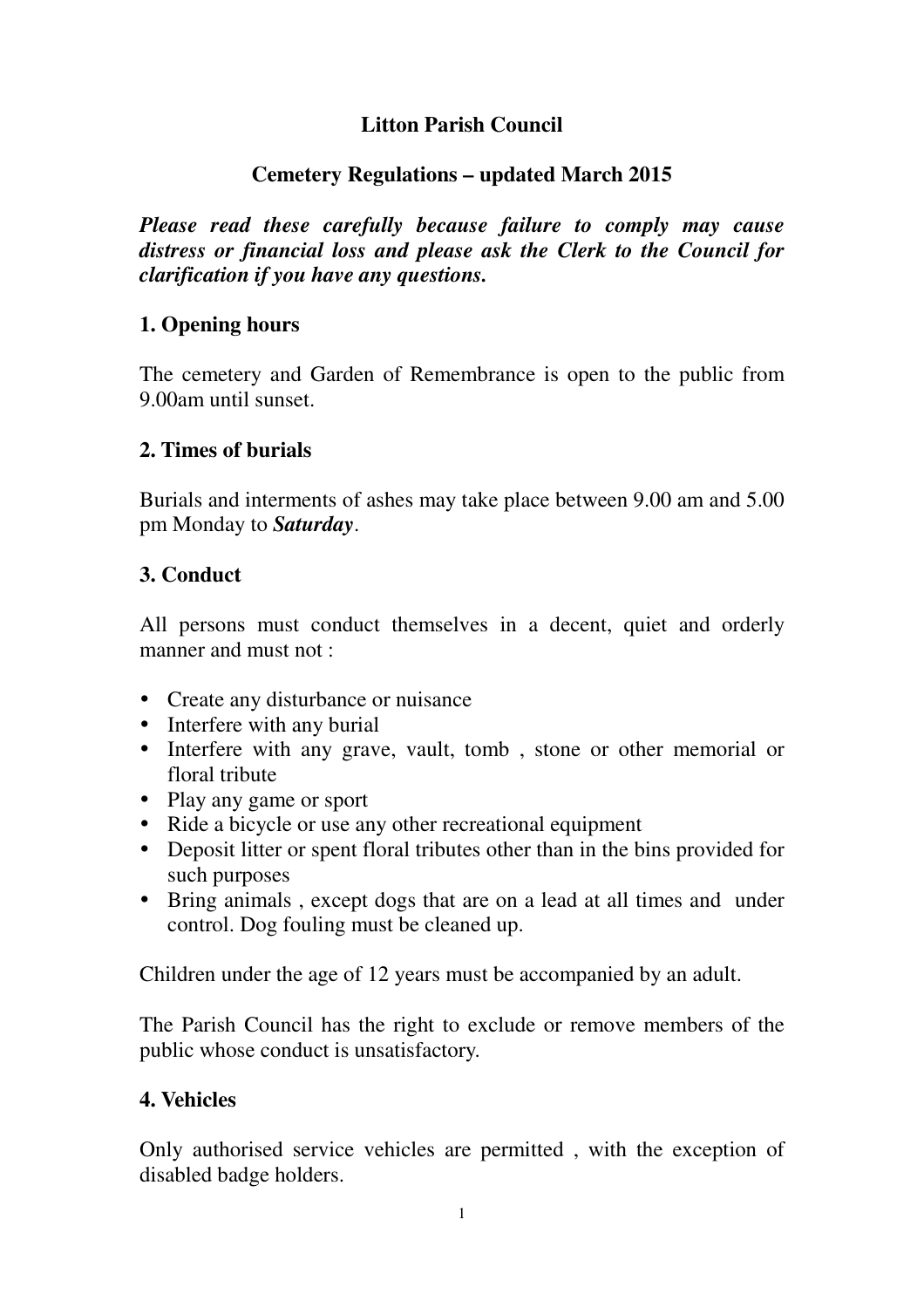# **5. Fees**

The Parish Council will review its fees and charges annually.

## **6. Notice of Interment**

Notice of Interment must be given to the Clerk to the Parish Council at least three days prior to the funeral or ashes interment. In exceptional circumstances, these periods of notice may be waived.

If it is proposed to fire a military salute at an interment or if it is expected that a funeral will be attended by an unusually large number of people, or by bands or choirs, the Parish Council must be notified at least three working days before the funeral in order that appropriate measures can be put in place for the safety and convenience of those attending.

### **7 Disposal Certificate**

No interment may take place unless a Registrars Certificate of Disposal or Coroners Order for Burials has been issued. The Registrars Certificate or Coroners Order must be *with the Clerk at least 3 days before interment.* 

#### **8 Graves**

The maximum permitted size of graves is 2400mm by 1200mm.

Funeral Directors will be responsible for the preparation of the grave and for the backfilling of the grave immediately after the mourners have left the graveside. They are also responsible for the removal and disposal of excess spoil from the cemetery. Any spoil not removed will be removed by the Parish Council and the cost recharged to the Funeral Directors*.* 

Funeral Directors will gather together floral and other tributes and place them on the finished grave. The Parish Council will remove wreaths and floral tributes once spent (normally after two weeks) and other tributes after six months. Relatives who wish to keep any items are advised to remove them within these periods.

Ground settlement will invariably occur in the months following a burial. The Parish Council will regularly inspect the grave and, as settlement occurs, will re-level the surface of the grave and sow grass seed to create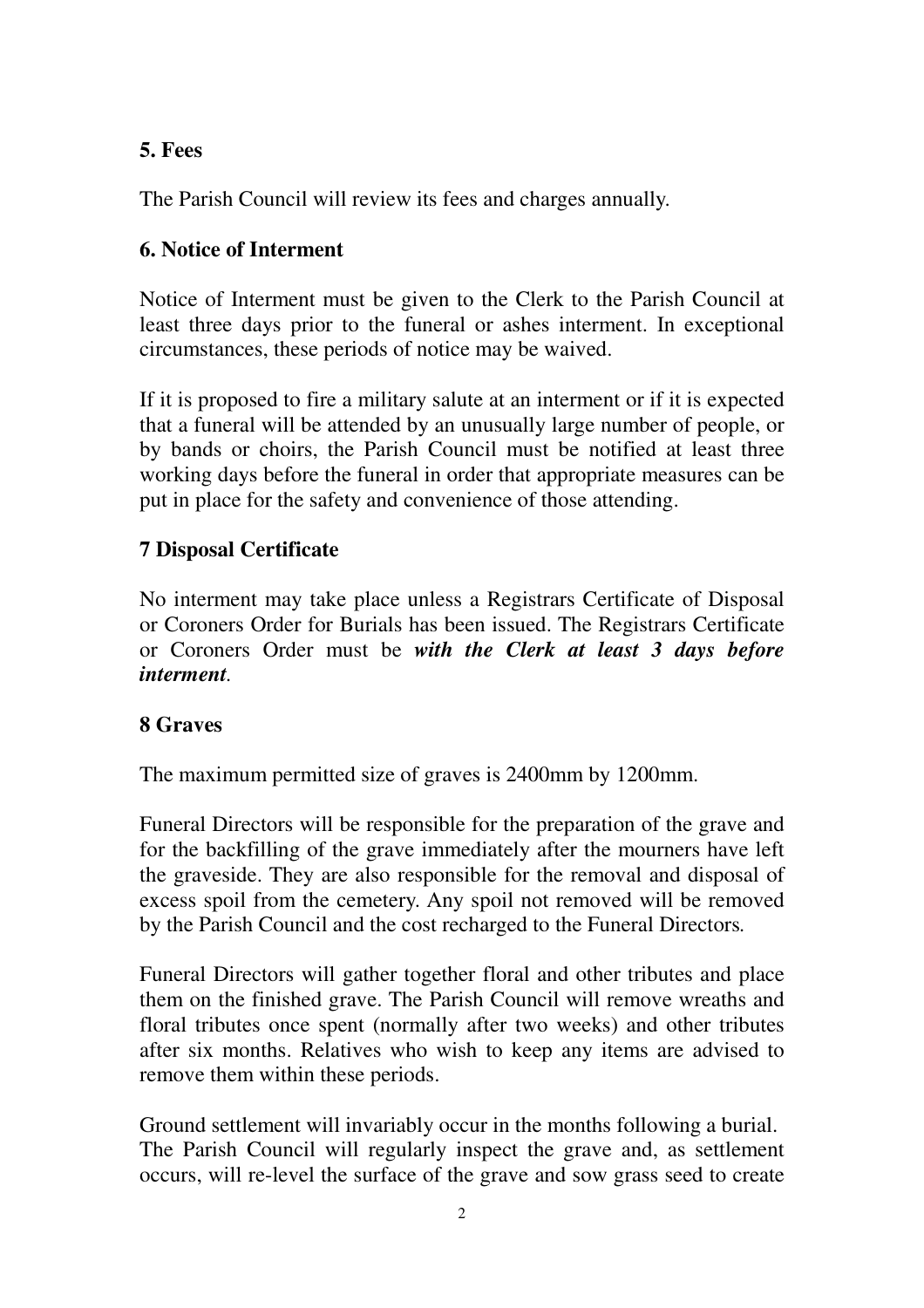the finished lawn surface on the grave.

Applications for new vaults, walled graves, kerb surrounds, fences and railings will not be approved.

### **9 Cremated remains**

Cremated remains (ashes) may be buried in a grave or interred in the Garden of Remembrance. A certificate from the crematorium must accompany all applications.

If ashes are to be buried in a traditional grave, then all policies regarding burial and memorials (both short term and long term) apply. Policies specific to the interment of ashes in the Garden of Remembrance are at paragraph 15.

## **10 Exclusive Right of Burial**

The person to whom the Exclusive Right of Burial is granted (referred to as "the deed holder" from this point on) has the sole right to determine who is buried in the grave. It does not confer ownership in respect of the land concerned. In any grave, a maximum of two coffins is allowed. Cremated remains may also be buried in the same grave (space permitting). *The scattering of ashes on the grave is not permitted.*

*Rights of burial are granted for 60 years. During this time the deed holder has the right to a burial. Extensions may only be granted on expiry of the 60 years and upon payment of the prescribed fee and production of the original deed. Graves may also be purchased in advance for future use and will usually be allocated in order*.

#### **11 Temporary memorials**

A temporary memorial may be erected *at the head of* a grave during the first six months following interment, where an application has been made for the erection of a long term memorial.

Temporary memorials are either stone tablets, not exceeding 200mm wide by 200mm high, or wooden crosses of standard proportion not exceeding 300mm in height.

Temporary memorials must state the name of the deceased, date of interment and plot number. No further details are allowed on temporary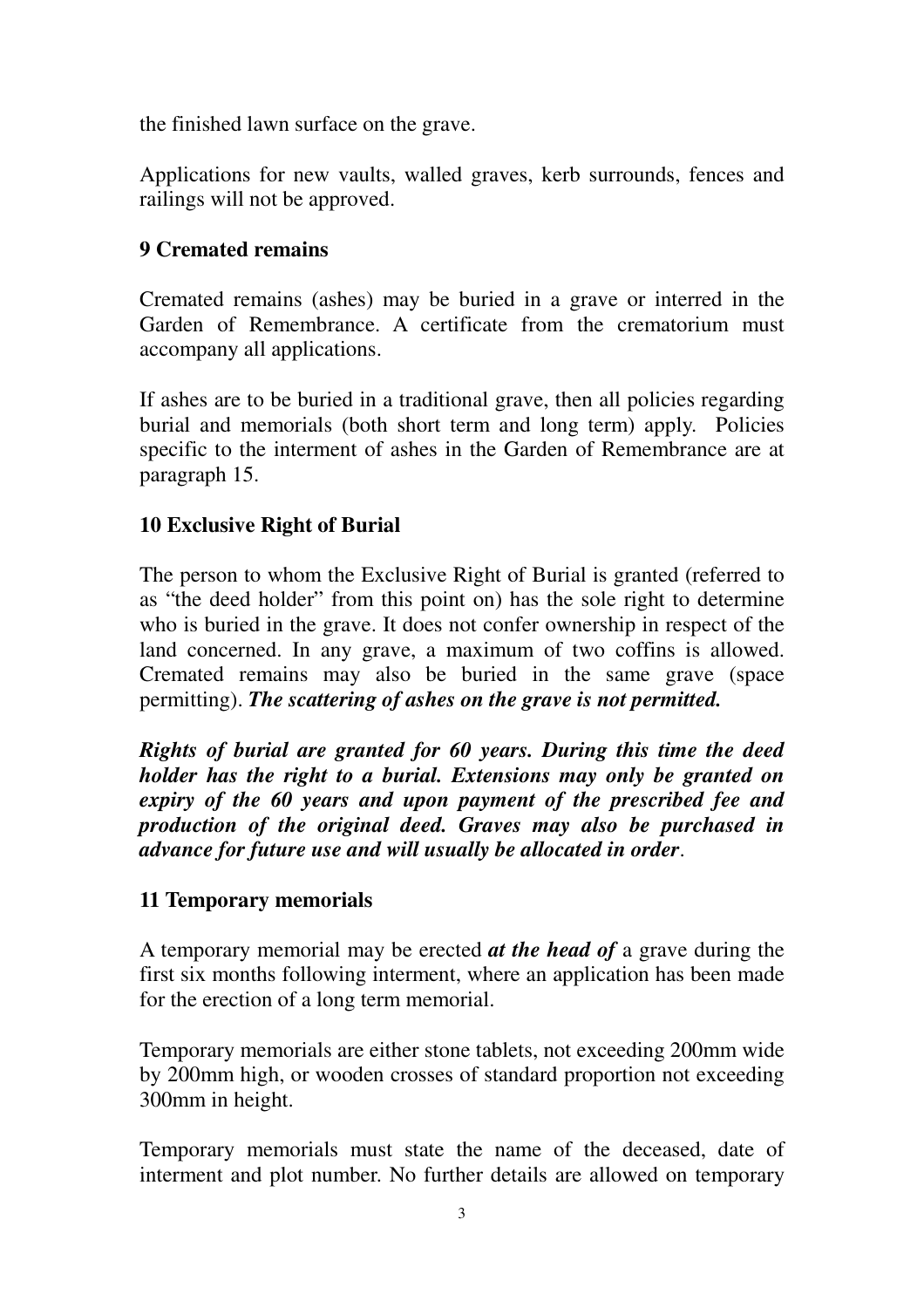memorials.

No later than six months from the date of interment, the deed holder must have removed the temporary memorial. If a temporary memorial remains in place beyond that time then the Parish Council will remove it. Relatives who wish to keep a temporary memorial are advised to remove it within this period.

### **12 Long term memorials**

The following long term memorials are allowed:

Upright memorials Lawn memorials ie stone laid flat and flush with the ground Crosses of standard proportion Tablets **Plaques** Open Books *Vase blocks*  Inscriptions

A long term memorial may not be erected on a grave prior to the first interment. The deed holder must ask the Parish Council for permission to erect a long term memorial and to make alterations to existing one. *Applications must be made and approved before the memorial is made because refusal may be costly and distressing.* 

The only persons allowed to erect, repair or carry out work on long term memorials are memorial masons. The masons will guarantee to maintain the safety and stability of any long term memorial supplied for a period of 30 years. All new memorials must be erected in accordance with the NAMM recommended Code of Working Practice.

When memorials need to be removed to enable a further burial to take place, such arrangements are the responsibility of the deed holder. The removal and subsequent reinstallation of memorials must be carried out by a registered memorial mason. Failure to do so could cause delays in the preparation of the grave, resulting in postponement or cancellation of the interment.

The Parish Council may remove any memorial erected in contravention of these regulations and recharge the deed holder for the costs incurred.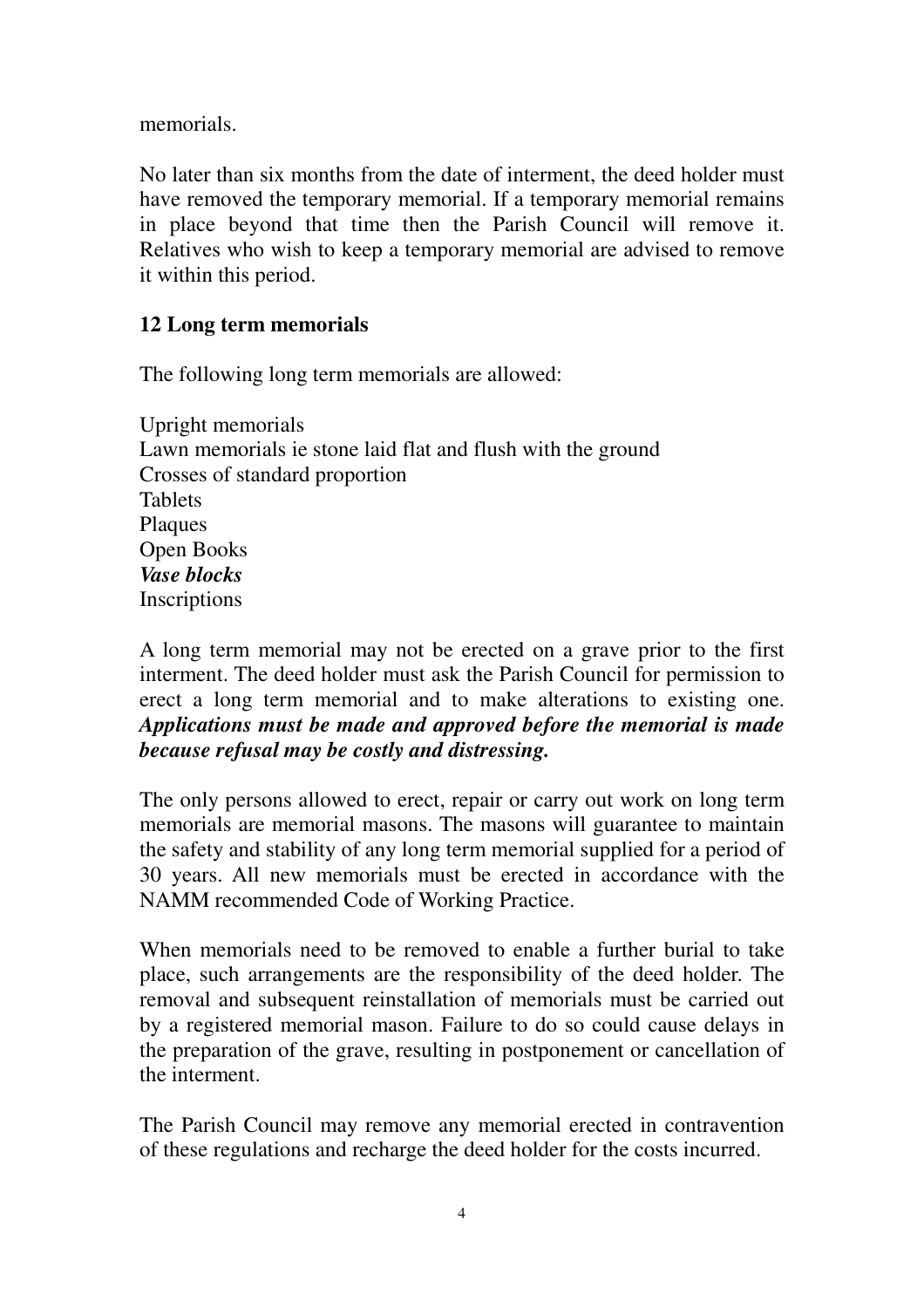The total height of any memorial including plinth(s) must not exceed 1000mm above ground level and the width must not exceed 900mm. A lawn memorial must be flush with the ground and not exceed 900mm wide and 1200mm long.

Memorials must not encroach upon adjacent plots or other areas of the cemetery.

Memorials must be made of natural stone (including marble) and must be placed at the head of the grave only.

Erecting any memorial without permission will result in the memorial being removed from the cemetery.

### **13 Safety of memorials**

All memorials are placed in the cemetery at the owners risk. This means any damage or wear and tear that the memorial suffers is the responsibility and obligation of the deed holder to repair. The Parish Council therefore strongly recommends that the deed holder insures the memorial against all risks.

The responsibility for the safety and ongoing maintenance of a memorial rests with the deed holder *or their next of kin.*

The Parish Council has a general duty of care to ensure its cemetery is safe for visitors. In view of this, the Parish Council will undertake regular inspections of all memorials and the grounds*.* 

Any object the Parish Council views as posing a hazard will be removed.

Where a memorial is found to be unsafe, the Parish Council reserves the right to make it safe by temporary means. This may involve the Parish Council laying the memorial flat if necessary. Reasonable efforts will be made to notify the deed holder that the memorial is in need of attention to make it safe on a long term basis. If the deed holder is not contactable, or the deed holder fails to make a memorial safe within a reasonable period after notification then, in accordance with the Local Authorities' Cemeteries Order 1977, the Parish Council reserves the right to make the memorial safe on a long term basis, including the repair, repositioning, removal or destruction of the memorial. The Parish Council will attempt to recover the costs of making the memorial safe from the deed holder, should the opportunity arise, at any time in the future.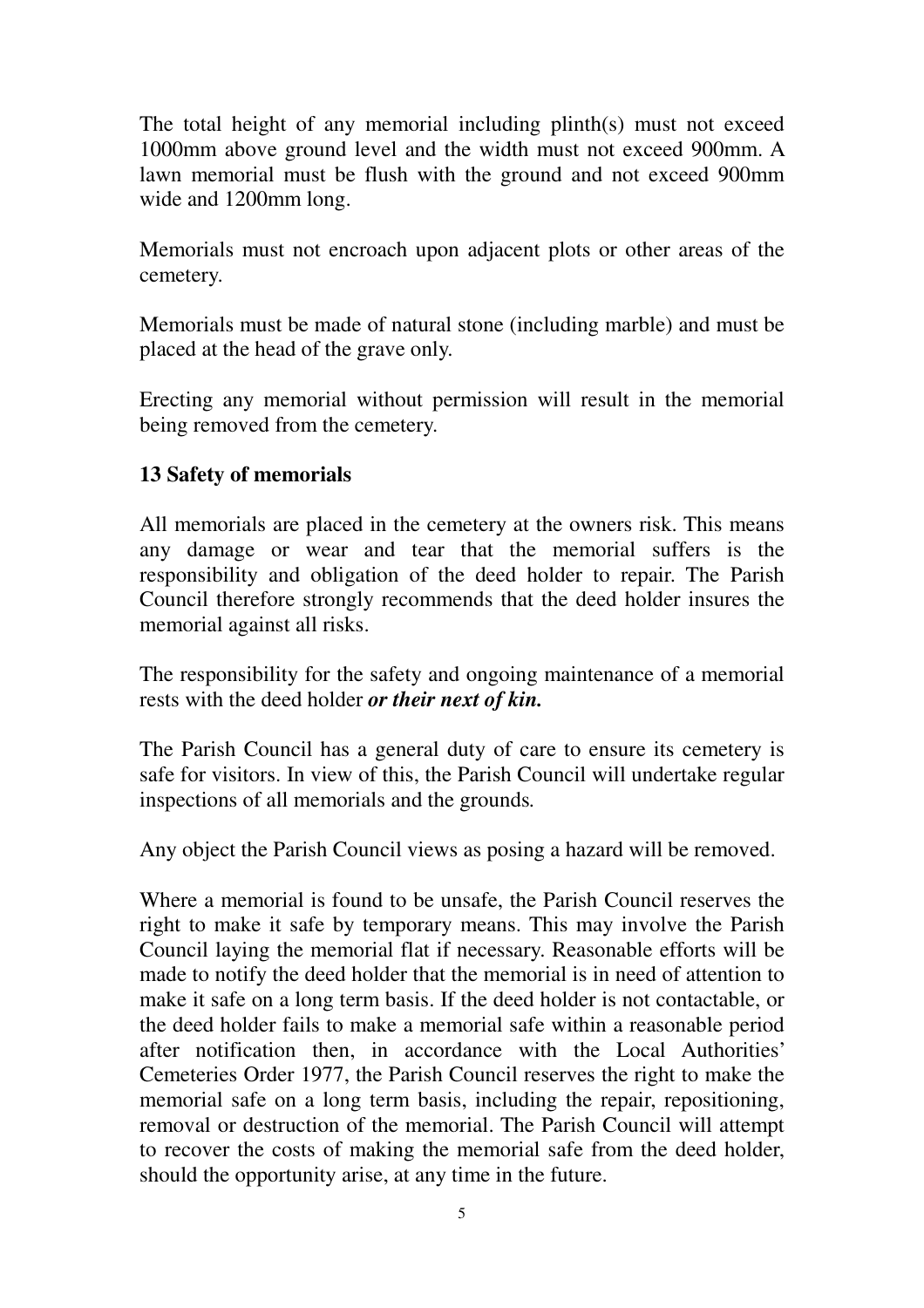The Parish Council has no obligation to maintain any memorial.

## **14 Gardens and objects on graves**

*a. Conditions relating to first or subsequent interments with effect from 1 May 2014* 

*With effect from May 2014 Litton Parish Cemetery is a lawn cemetery. This means:* 

- *Graves will be levelled, grassed over and mown.*
- *If the grave deed holder wishes, the grave may be permanently marked at the head of the grave only by a long term memorial in accordance with these regulations.*
- *Cut flower tributes and wreaths may be placed at the head of the grave on a 200 mm strip directly adjacent to the headstone, or within an integral vase, and will be removed by the Parish Council once spent.*
- *No other memorial items will be permitted on graves.*
- *No glass, stone, earthenware, plastic, ceramic or any other kind of container or object including kerbs, fencing,, railings, pebbles or gravel are permitted on or around graves and may be removed and disposed of without notice and recompense*
- *Trees shrubs and plants are not to be planted on any grave and may be removed and disposed of without notice and recompense.*
- *Spring flowering bulbs may be planted at the head of the grave in a 200 mm strip directly adjacent to the headstone.*
- *b. Conditions relating to interments prior to May 2014*

*If an existing grave is neglected or has the potential to adversely effect other graves then the Parish Council will make reasonable attempts to contact the deed holder and request that the garden is either maintained or levelled, grassed over and mown. If the deed holder is not contactable or the work is not carried out within twenty - eight days the Parish Council will level, grass over and mow the grave without recompense.*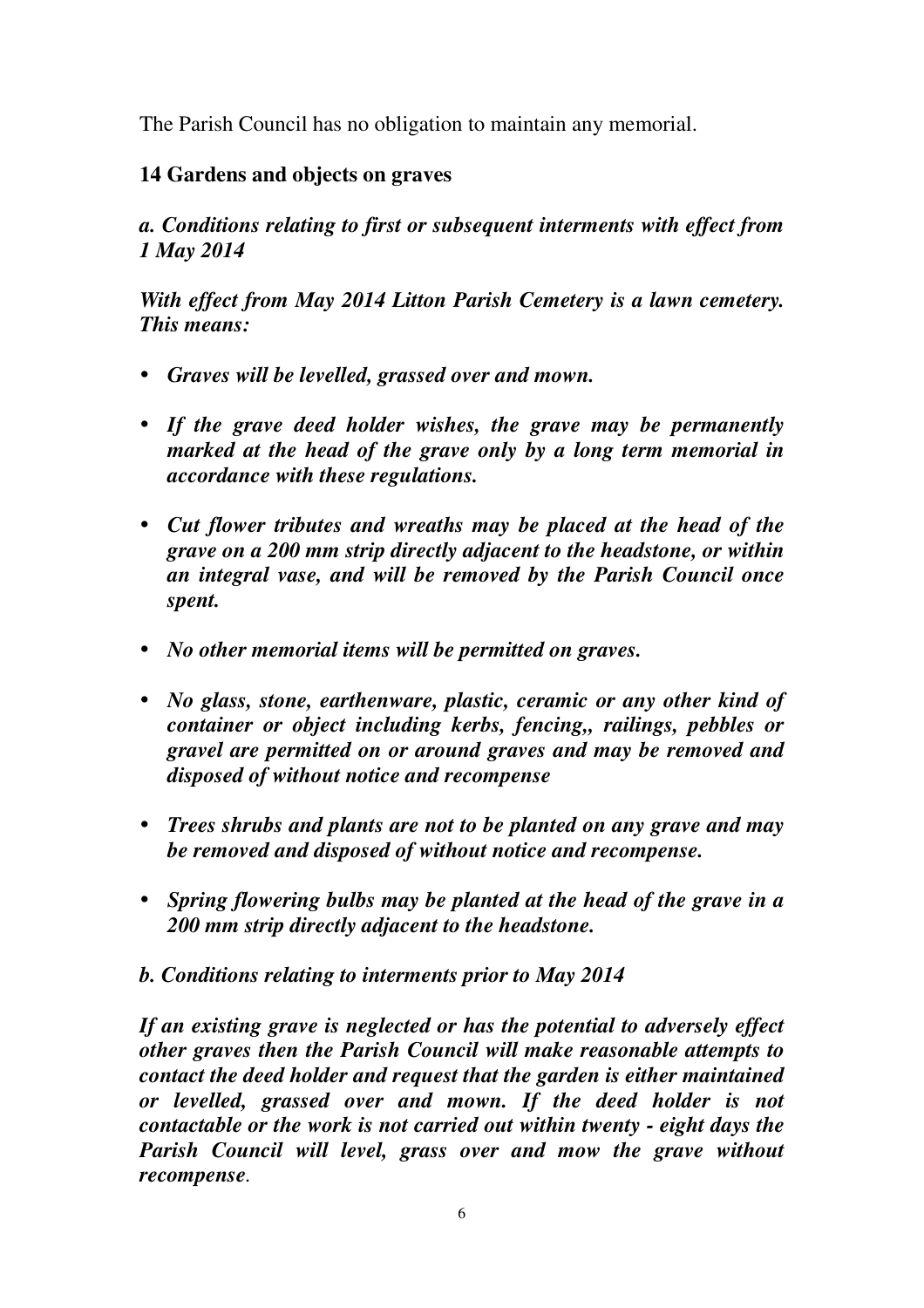### **15 Interment of Ashes in the Garden Of Remembrance**

a. A plot leased for the interment of ashes within the Garden of Remembrance will measure 36 x 36 inches (914 x 914mm).

b. The person to whom the Exclusive Right of Burial is granted (referred to as "the deed holder" from this point on) has the sole right to determine who is interred in the plot. It does not confer ownership in respect of the land concerned. A maximum of two ashes caskets can be interned in any single plot. *The scattering of ashes in the Garden of Remembrance is not permitted.*

The intention to use, or potentially use, a single ashes plot within the Garden of Remembrance for a second interment must be notified to both the Clerk and the Funeral Directors responsible for the first interment, to allow appropriate preparation of the plot.

*Rights of interment within the Garden of Remembrance are granted for 60 years. During this time the deed holder has the right to an interment. Extensions may only be granted on expiry of the 60 years and upon payment of the prescribed fee and production of the original deed. Plots may be purchased in advance for future use and will usually be allocated by the Clerk in order.* 

Funeral Directors will be responsible for removing (and retaining) the slate chip ground cover necessary to allow them to prepare the plot to accommodate the casket(s) of ashes; for the backfilling of the plot immediately after the mourners have left ashes plot and Garden of Remembrance; and redistributing the slate chip ground cover in an even manner or, if no longer required, returning the excess slate chippings to the Cemetery storage building. The Funeral Directors are also responsible for the removal and disposal of any excess spoil from the cemetery. Any spoil not removed will be removed by the Parish Council and the cost recharged to the Funeral Directors*.* 

Funeral Directors will gather together floral and other tributes and place them along the path adjacent to the plot for viewing by mourners and visitors to the Garden of Remembrance. The Parish Council will remove wreaths, floral tributes (and any other tributes) once spent (normally after two weeks). Relatives who wish to keep any items are advised to remove them within this period.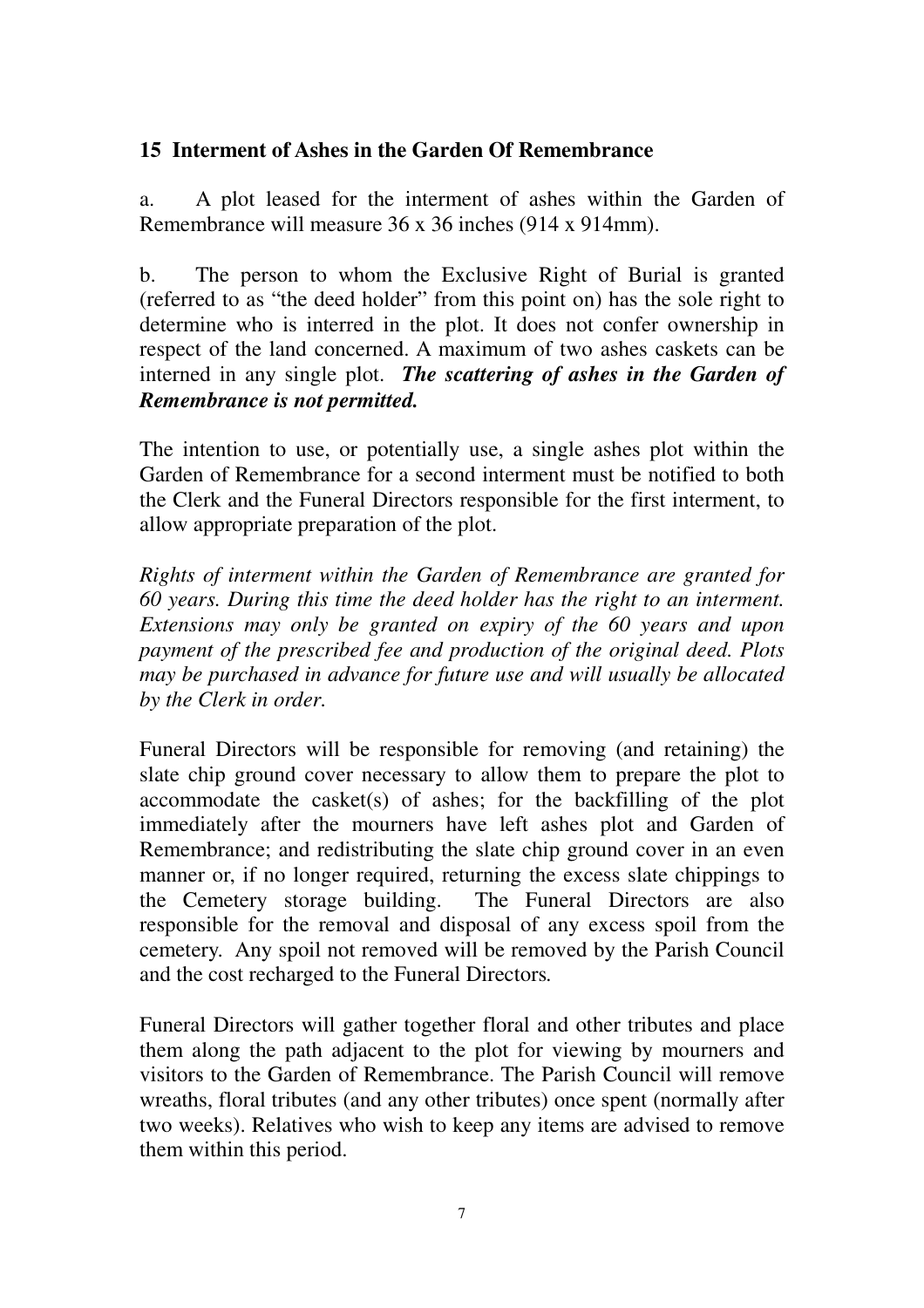Following interment, a temporary memorial may be placed in the *centre* of the plot provided an application has been made for the installation of a long term memorial.

# b. **Temporary Memorials**

Temporary memorials will either be a wooden cross of standard proportion not exceeding 300mm in height, or a single wooden stake not exceeding 300mm in height with a small inscribed plaque, and state the name of the deceased, date of interment and plot number only. No further details are allowed on temporary memorials.

No later than six months from the date of interment, the deed holder must have removed the temporary memorial. If a temporary memorial remains in place beyond that time then the Parish Council will remove it. Relatives who wish to keep a temporary memorial are advised to remove it within this period.

# c. **Long Term Memorials.**

In order to maintain the orderly and kept appearance of the Garden of Remembrance, **only** Grey Granite Memorial Tablets measuring 18 inches by 18 inches are permitted as long term memorials in the Garden of Remembrance. Inscriptions on the tablet will be in white, silver or gold. The tablet may include a single vase or planter in the left, right, or centre position along the top of the tablet. The tablets will be laid flat in the centre of the plot.

A long term memorial may not be placed on a plot prior to the first interment **UNLESS** no interment is to occur and the plot is to be used **ONLY** as a long term memorial to someone buried elsewhere. The deed holder must ask the Parish Council for permission to place a long term memorial and to make alterations to any existing one. All fees apply as for ashes interments. *Applications must be made and approved before the memorial is made because refusal may be costly and distressing.* 

The only persons allowed to place, repair or carry out work on long term memorials are those contracted by Funeral Directors.

When memorials need to be removed to enable a further interment to take place, such arrangements are the responsibility of the deed holder. The removal and subsequent reinstallation of memorials must be carried out by persons contracted by the Funeral Directors. Failure to make such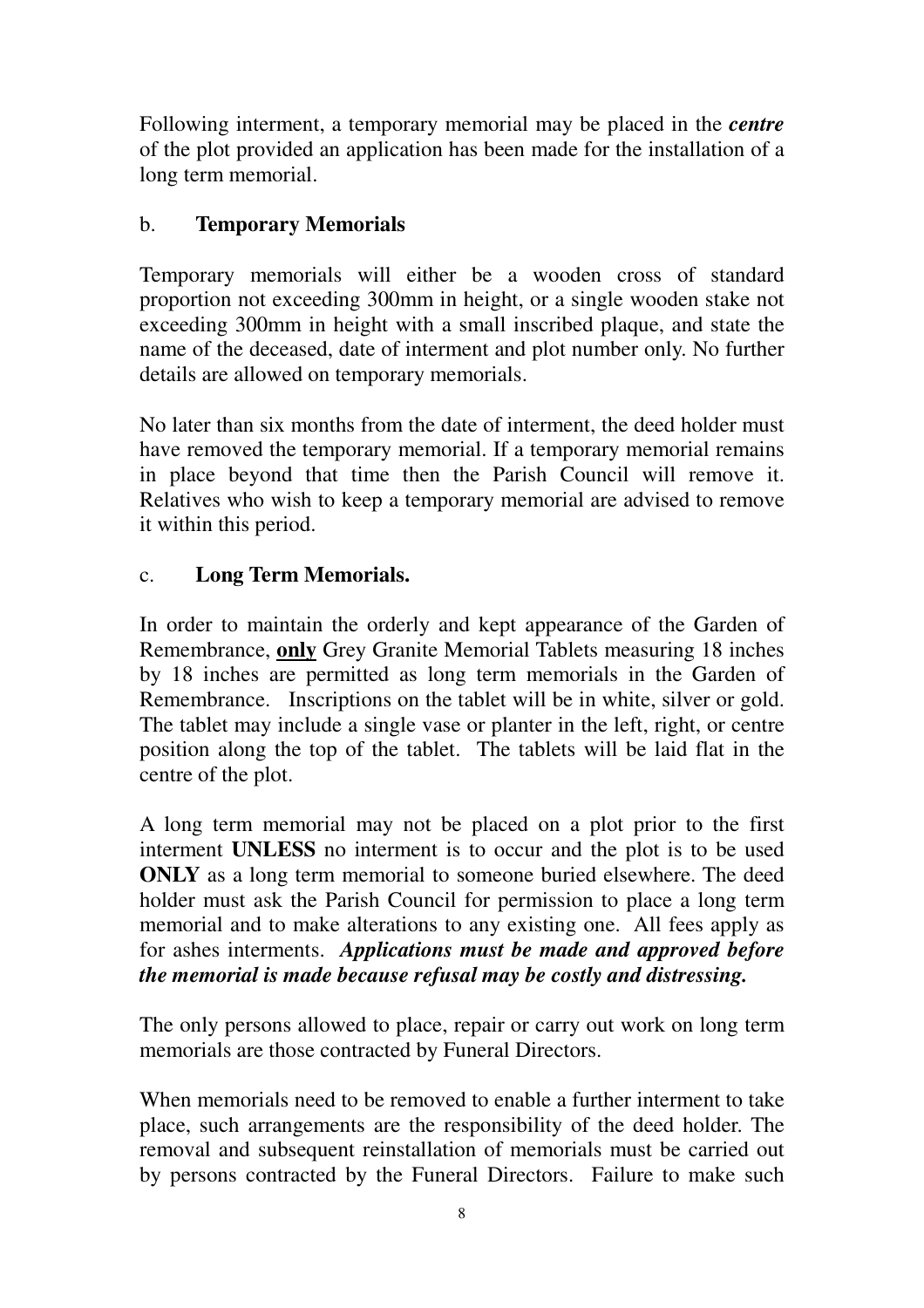arrangements in a timely manner could cause delays in the preparation of the plot, resulting in postponement or cancellation of the interment.

The Parish Council may remove any memorial that is in contravention of these regulations and recharge the deed holder for the costs incurred.

Memorials must not encroach upon adjacent plots or other areas of the cemetery.

Erecting any memorial without permission will result in the memorial being removed from the cemetery.

### d. **Planting and Objects**

- *Cut flower tributes and wreaths may be placed within the ashes plot and will be removed by the Parish Council once spent.*
- *No other memorial items will be permitted on ashes plots.*
- *No glass, stone, earthenware, plastic, ceramic or any other kind of container or object including kerbs, fencing, or railings are permitted on or around ashes plots and may be removed and disposed of without notice and recompense.*
- *Trees, shrubs and plants are not to be planted on any ashes plot and may be removed and disposed of without notice and recompense.*
- *Spring flowering bulbs (or similar) may only be planted in a planter incorporated within the long term memorial tablet, but not around the long term memorial.*

#### **16 Engraved Memorial Plaques within the Garden of Remembrance**

Memorial plaques can be purchased through the Clerk for placement in the planted areas of the Garden of Remembrance. Plaques will initially be positioned either side of the stone seat, adjacent to the tarmac areas. Only those plaques purchased through the Clerk to the Council can be placed in the Garden of Remembrance; any others will be removed by the Parish Council. Plaques can only be made of anodised aluminium or stainless steel, and include a message of up to 100 characters. The plaques will be delivered by the contractor to the Council ready mounted on metal plaque holders. A member of the Council will then place the plaque in the garden by a member of the Council at the earliest opportune